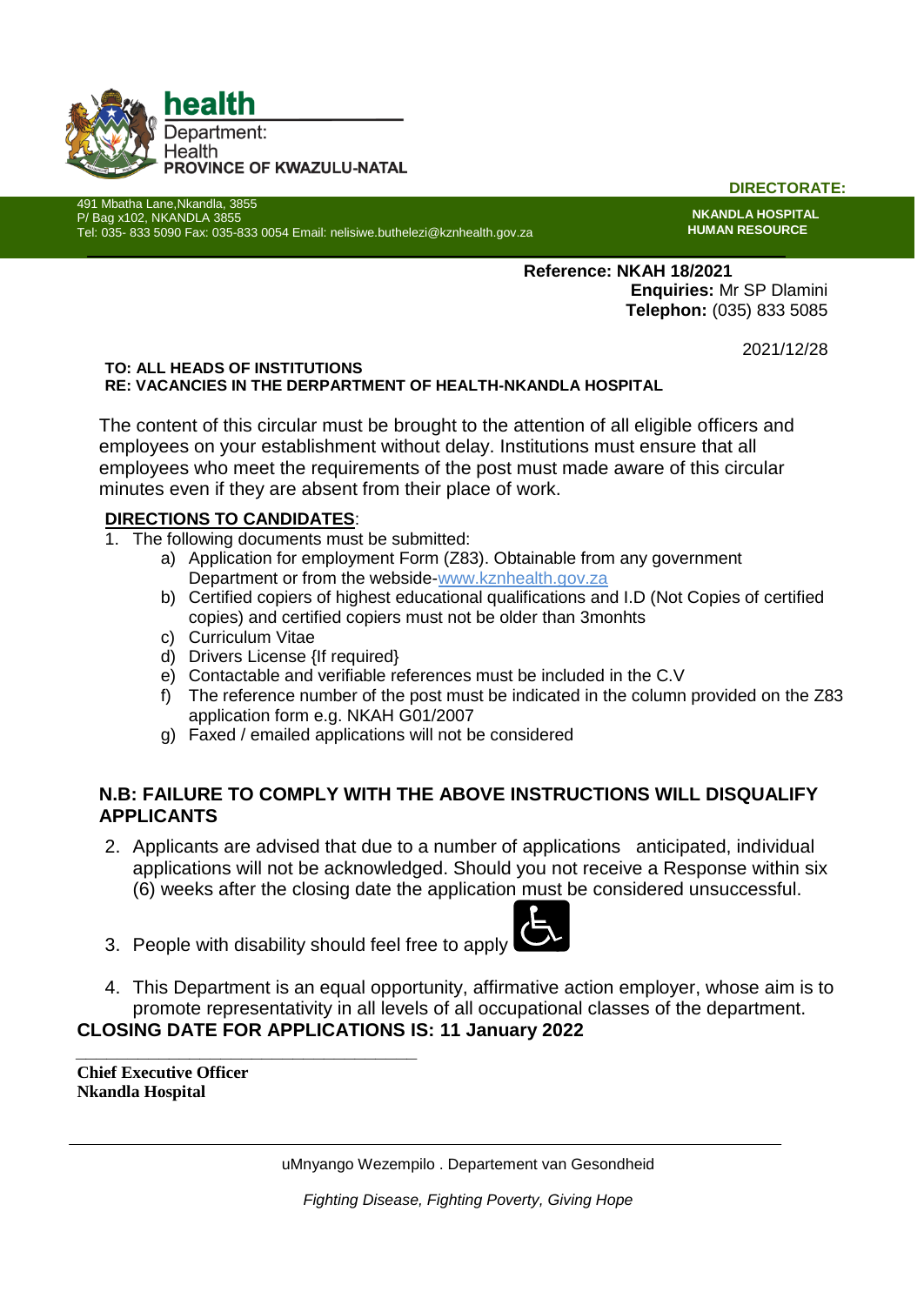| <b>POST</b>            | : ASSISTANT MANAGER NURSING (SPECIALTY)                                                                                                                                                                    |
|------------------------|------------------------------------------------------------------------------------------------------------------------------------------------------------------------------------------------------------|
| <b>NUMBER OF POSTS</b> | : 01                                                                                                                                                                                                       |
| <b>COMPONENT</b>       | : NKANDLA HOSPITAL                                                                                                                                                                                         |
| <b>REFERENCE NO.</b>   | : NKAH 18/2021                                                                                                                                                                                             |
| <b>CENTRE</b>          | : Nkandla Hospital<br>R614 991.00-R692 116.00<br>Plus $13th$ Cheque, Rural Allowance 8%, Medical Aid – Optional,<br>Government Employee Housing Scheme – Employee must meet the<br>prescribed requirements |

## **MINIMUM REQUIREMENT:**

- Senior certificate /Grade 12
- Degree / Diploma in nursing that allow registration with South African Nursing Council (SANC) as a Professional Nurse and Midwifery.
- Registration with SANC as Professional Nurse and Midwifery.
- Current SANC receipt (2021)
- A minimum of 10 years appropriate / recognisable experience in nursing after registration as Professional Nurse with SANC in General Nursing
- At least 6 years of the period referred to above must be appropriate/ recognizable experience after obtaining the one (01) year post basic qualification in advanced Midwifery and neonatal Nursing Science
- At least three(03) years of the period referred to above must be appropriate /recognizable experience at management level
- A post-basic nurse qualification, with a duration of at least one (1) year accredited with SANC in Advance Midwifery and Neonatal Nursing Science
- Proof of previous and current experience endorsed and stamped by Human Resource Department
- Applicants must submit confirmation letter of relevant experience from their supervisor in an official letterhead of the employer when apply.

## **RECOMMENDATIONS**

- Nursing administration
- Valid driver's license

# **KNOWLEDGE, SKILLS, TRAINING AND COMPETENCIES REQUIRED.**

- Knowledge of health legislation and policies at the public institution
- Sound knowledge of clinical skills
- Ability to develop policies and computer literacy
- Basic financial management skills
- Sound negotiation, planning. Organizing, ecision making and conflict management skills
- Good team building and problem solving
- Knowledge medical disciplines and management skills